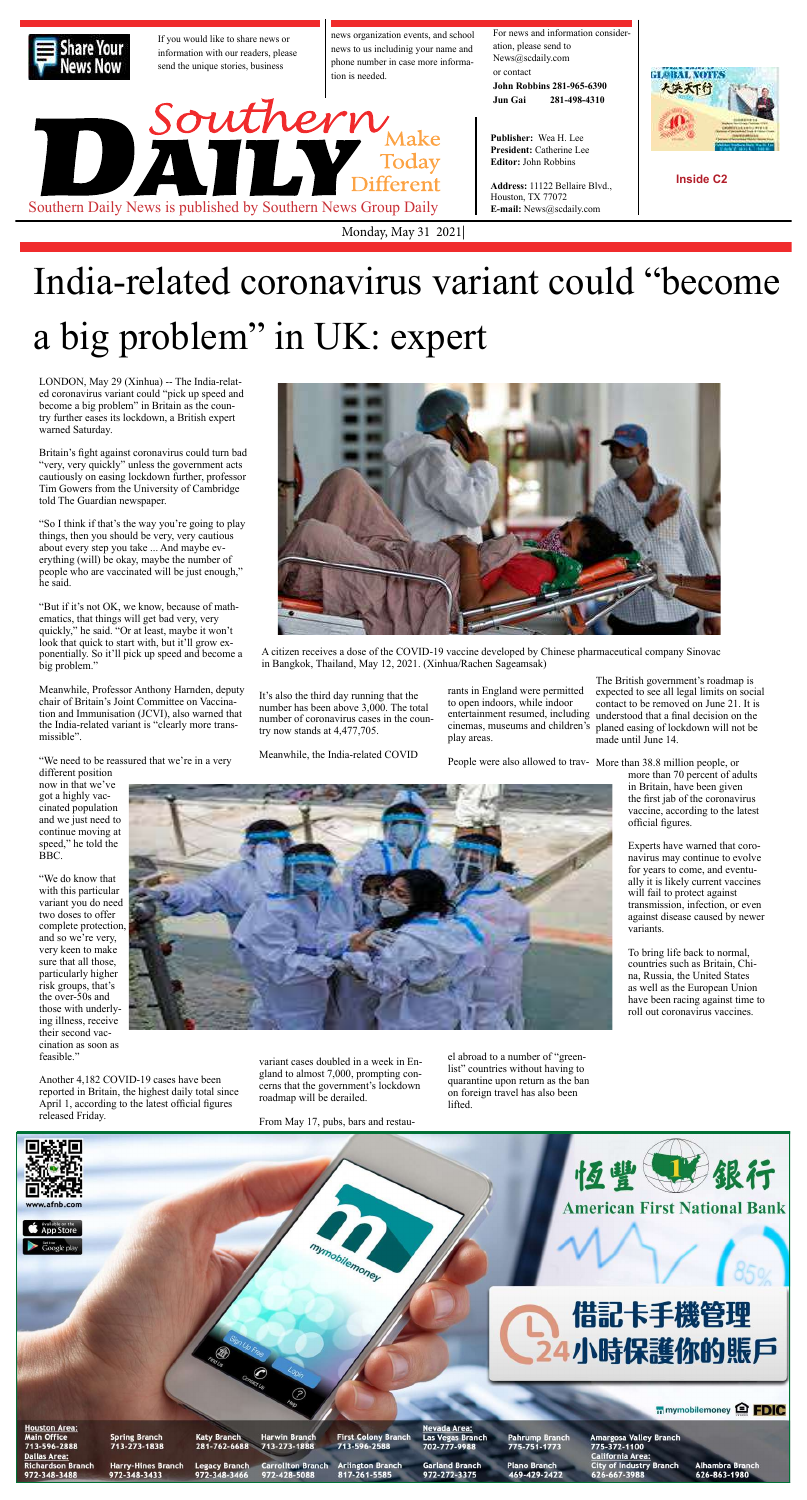星期一 2021年5月31日 Monday, May 31, 2021 LOCAL NEWS



BEIJING, May 28 (Xinhua) -- Exchange rates cannot be used as a tool to spur exports, nor should they be leveraged to offset price hikes for bulk commodities, according to an online statement released by the People's Bank of China (PBOC) on Thursday.

The managed floating exchange rate system, which is based on market supply and demand and adjusted in reference to a basket of currencies, is suitable for China's national conditions and should be adhered to in the long run, said the PBOC, citing a meeting of the China FX Market Self-Regulatory Framework.

The meeting emphasized that it is crucial to manage market expectations, reiterating a determination to clamp down on all market manipulation behaviors.

China's currency market remains generally stable at present, the meeting concluded, and the two-way fluctuations of the yuan will become the norm in both the short term and long term as the exchange rate is subject to an array of market and policy factors.

Enterprises and financial institutions are urged to actively adapt to exchange rate fluctuations, and they should refrain from currency speculation.





## RMB appreciation shouldn't be used to offset bulk commodity price hikes: central bank

Meanwhile, Lebanese army soldiers were deployed in the area to prevent any escalations from Lebanon.

A day earlier, demonstrations resulted in the killing of one Lebanese citizen by gunshot as the Israeli army fired machine guns, smoke bombs and tear gas towards Lebanese protesters who tried to break into the Israeli side.

This has sparked anger among Lebanese authorities who asked for the intervention of the international community to put an end to Israeli aggression against the Lebanese and Palestinians



BEIRUT, May 15 (Xinhua) -- Lebanese soldiers clashed on Saturday with pro-Palestinian demonstrators while trying to stop them from crossing a barbed wire fence between Lebanon and Israel, the National News Agency reported.

Hundreds of protesters took part on Saturday afternoon in demonstrations on Lebanon's borders with Israel in solidarity with the Palestinians in Gaza.

#### Lebanese soldiers stop pro-Palestinian protesters from crossing Lebanon-Israel border

### Editor's Choice



People are reflected in a puddle as they watch the sunset in Moscow, Russia May 27, 2021. REUTERS/Maxim Shemetov



Pigeon fancier Yonisbel Santana poses for a photo at his rooftop in Havana, Cuba, May 18.



Residents relax in the Embassy Gardens Sky Pool, a suspended transparent acrylic swimming pool, with the U.S. Embassy building seen behind, London, Britain, May 27. REUTERS/Toby Melville



President Joe Biden eats ice cream during a visit to Cleveland, Ohio, May 27. REU-TERS/Evelyn Hockstein



A member of the armed forces takes part in the Flags-In ceremony, where over 1,000 service members place flags in front of more than 260,000 headstones in Arlington National Cemetery in Arlington, Virginia, May 27. REUTERS/Kevin Lamarque



People use their mobile phones to take pictures of waves breaking on a beachfront following Cyclone Yaas in Digha, Purba Medinipur district in the eastern state of West Bengal, India, May 27. REUTERS/Rupak De Chowdhuri